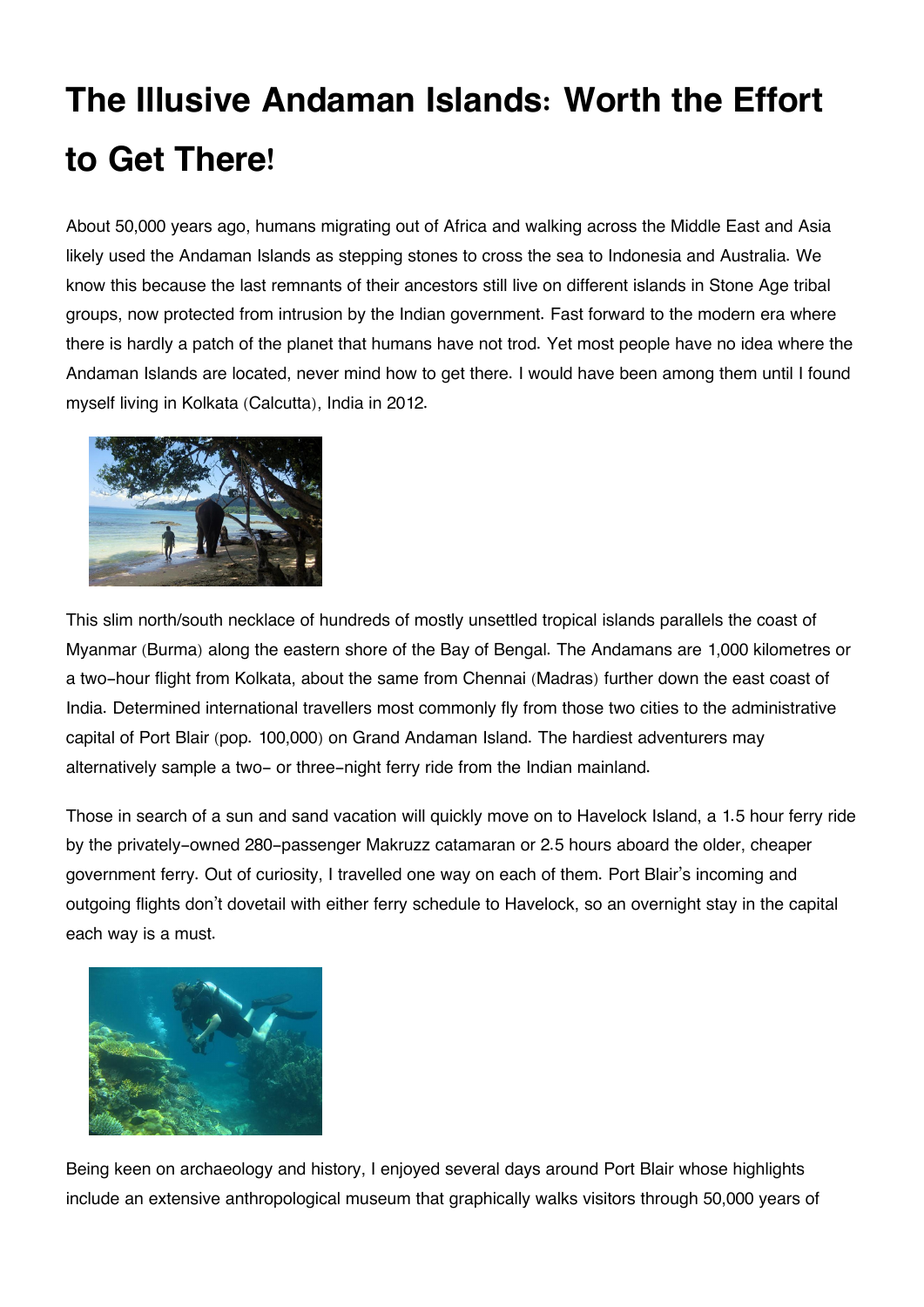human presence in the islands, and the British Raj living museum of Ross Island. Today a ten-minute ferry ride across the harbour, it was the centre of administration during British colonial rule until India's independence in 1947.

Ross Island alone is worth a half day visit with well-maintained walking paths and plenty of outlooks to picnic or contemplate the arrogance and frailties of mighty empires. It is frankly unnerving but remarkably moving to see the sturdy colonial buildings, military barracks, once-gracious family homes and churches already so dramatically reclaimed by their natural surroundings in a mere sixty years.



As the darkest witness to British occupation, the monstrous, seven-wing Cellular Jail in Port Blair was opened in 1906 exclusively to confine Indian independence fighters ... as a museum this 693-cell honeycomb of tiny solitary confinement spaces today makes an impressive testimony to the life and death of its many prisoners. There is a son-et-lumiere show worth seeing inside the jail. Check for English show times.

## Port Blair's best choice of accommodation is the Fortune Resort Bay Island

(fortunehotels.in/resort/Port\_Blair-Fortune\_Resort\_Bay\_Island.aspx), perched on a cliff overlooking the Bay of Bengal, with a constantly changing tableau of freighters, ferries and yachts passing by below. The staff is well informed and helpful, the buffet is always plentiful, and the rooms are a comfortable fourstar, together with the most abundant and imaginative stock of room amenities I have ever seen.

Not overcrowded and definitely demonstrating life in the slow lane, Havelock Island (pop. 6,000) is one of the few where visitors are permitted to go. It is a world-class diving and snorkeling paradise, the ultimate playground for swimming and surfing off fine sand beaches as well as kayak exploration among protected coves and mangrove forests. Roads are mainly one lane and paved with potholes, and the small fleet of three-wheeled tuk-tuk taxis are elusive when you need them. After the first day, I abandoned my lifetime self-prohibition on riding a motor bike or scooter, and with an attitude of fatalism rented a shock absorber-less scooter for US\$8 a day to randomly explore the 100 sq km island.